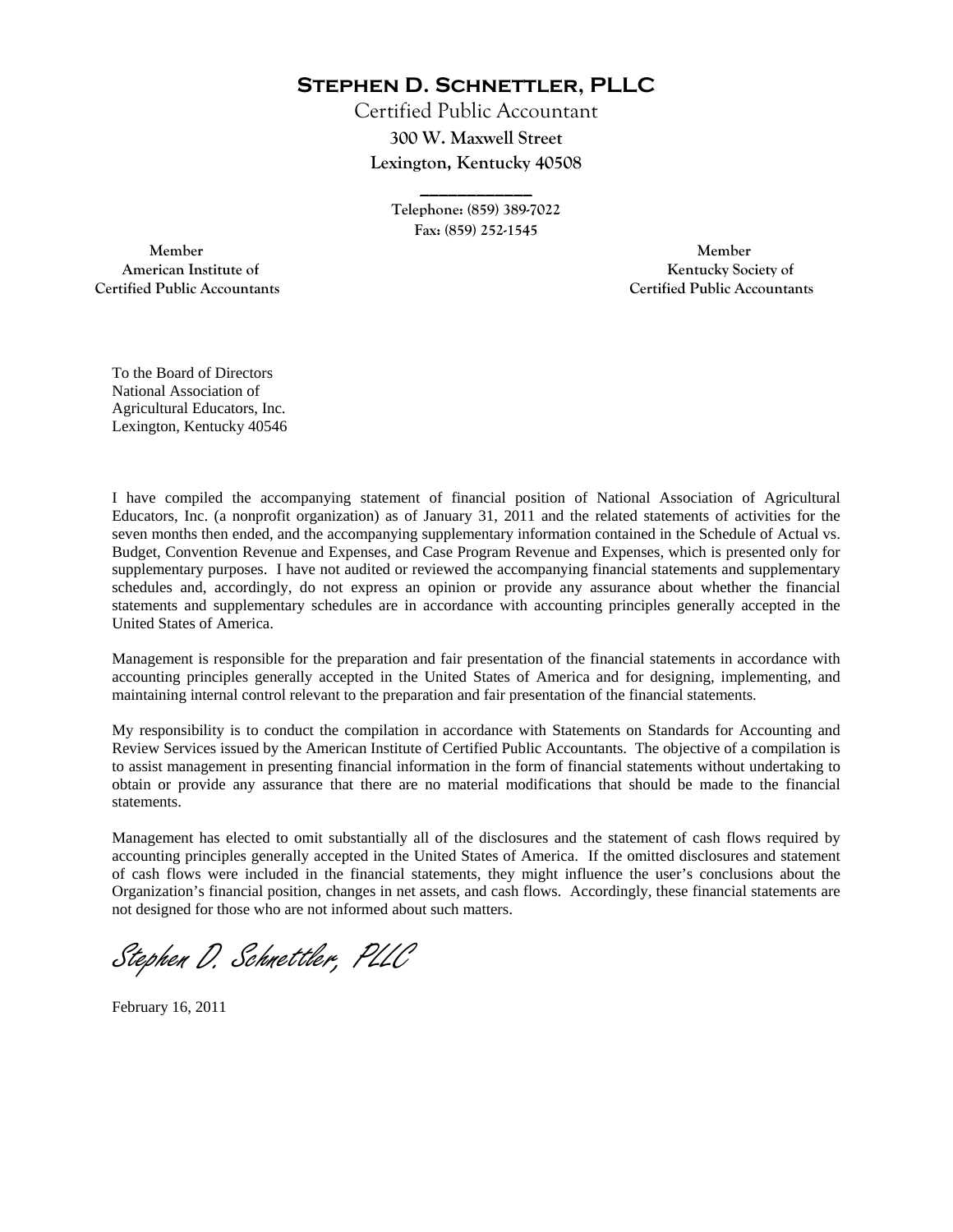## NATIONAL ASSOCIATION OF AGRICULTURAL EDUCATORS, INC. **Statement of Financial Position** January 31, 2011

| <b>ASSETS</b>                         |                 |
|---------------------------------------|-----------------|
| Cash on deposit                       | \$<br>157,891   |
| Cash on deposit - CASE Program        | 50,460          |
| Investments - operating fund          | 408,771         |
| Investments - life membership fund    | 127,503         |
| Investments - reserve fund            | 105,498         |
| Accounts receivable                   | 178,937         |
| Prepaid expenses                      | 16,228          |
| Property and equipment                | 13,581          |
| <b>TOTAL ASSETS</b>                   | \$<br>1,058,869 |
| <b>LIABILITIES AND NET ASSETS</b>     |                 |
| <b>LIABILITIES</b>                    |                 |
| Accounts payable                      | \$<br>50,675    |
| Accrued leave payable                 | 21,314          |
| Other current liabilities             | 6,203           |
| <b>TOTAL LIABILITIES</b>              | 78,192          |
| <b>NET ASSETS</b>                     |                 |
| Unrestricted net assets:              |                 |
| Current operation                     | 667,764         |
| Board designated for special purposes | 122,408         |
| Temporarily restricted net assets     | 1,909           |
| <b>CASE Project</b>                   | 188,596         |
| <b>TOTAL NET ASSETS</b>               | 980,677         |
| TOTAL LIABILITIES AND NET ASSETS      | \$<br>1,058,869 |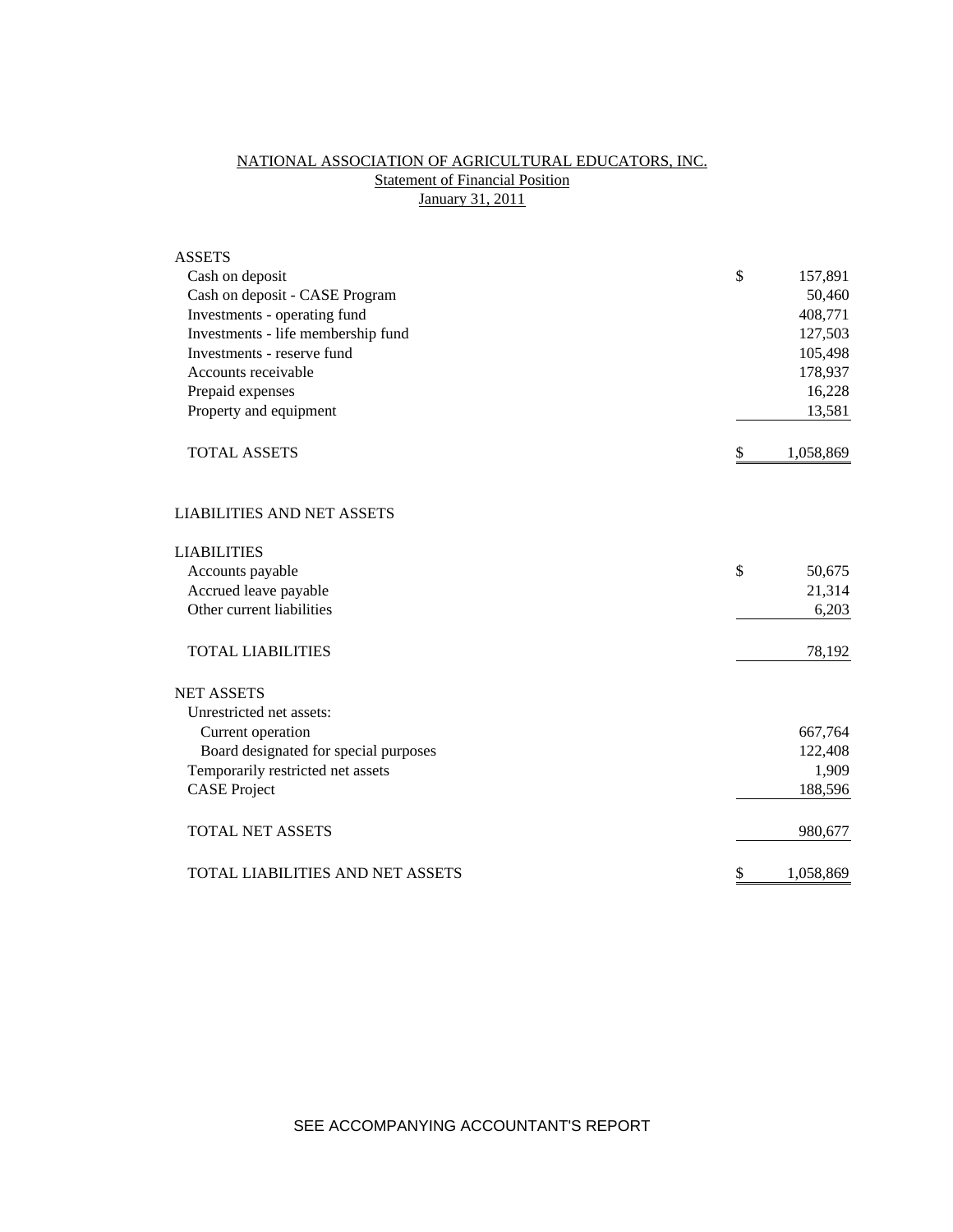## NATIONAL ASSOCIATION OF AGRICULTURAL EDUCATORS, INC. **Statement of Activities** For the Seven Months Ended January 31, 2011

|                                       | Unrestricted |                   |       |            |             |      |            |              |           |  |
|---------------------------------------|--------------|-------------------|-------|------------|-------------|------|------------|--------------|-----------|--|
|                                       | Current      |                   | Board |            | Temporarily | CASE |            |              |           |  |
|                                       |              | <b>Operations</b> |       | Designated | Restricted  |      | Project    |              | Total     |  |
| Revenue, Gains and Losses             |              |                   |       |            |             |      |            |              |           |  |
| Membership dues                       | \$           | 300,670           | \$    | 3.600      | \$          | \$   |            | $\mathbb{S}$ | 304,270   |  |
| Convention registration               |              | 95,459            |       |            |             |      |            |              | 95,459    |  |
| Sponsorship and awards                |              | 54,214            |       |            |             |      |            |              | 54,214    |  |
| Merchandise sales                     |              | 4,054             |       |            |             |      |            |              | 4,054     |  |
| Contributions                         |              |                   |       |            | 49          |      |            |              | 49        |  |
| Management fees                       |              | 57,968            |       |            |             |      |            |              | 57,968    |  |
| Net realized and unrealized           |              |                   |       |            |             |      |            |              |           |  |
| gains (losses) on securities          |              | 87,881            |       |            |             |      |            |              | 87,881    |  |
| Interest and dividends                |              | 7,461             |       |            |             |      |            |              | 7,461     |  |
| FFA Foundation projects               |              | 67,115            |       |            |             |      |            |              | 67,115    |  |
| CASE Program income                   |              |                   |       |            |             |      | 272,688    |              | 272,688   |  |
| Other income                          |              | 79,138            |       |            |             |      |            |              | 79,138    |  |
| Total Revenue, Gaines and Losses      |              | 753,960           |       | 3,600      | 49          |      | 272,688    |              | 1,030,297 |  |
| Net Assets Released from Restrictions |              |                   |       |            |             |      |            |              |           |  |
| Total Revenue, Gains and Losses       |              |                   |       |            |             |      |            |              |           |  |
| and Reclassifications                 |              | 753,960           |       | 3,600      | 49          |      | 272,688    |              | 1,030,297 |  |
| Expenses                              |              |                   |       |            |             |      |            |              |           |  |
| General expenses                      |              | 390,218           |       |            |             |      |            |              | 390,218   |  |
| FFA Foundation projects               |              | 55,550            |       |            |             |      |            |              | 55,550    |  |
| <b>CASE Program expenses</b>          |              |                   |       |            |             |      | 395,297    |              |           |  |
| Convention expenses                   |              | 111,494           |       |            |             |      |            |              | 111,494   |  |
| Total expenses                        |              | 557,262           |       |            |             |      | 395,297    |              | 557,262   |  |
|                                       |              |                   |       |            |             |      |            |              |           |  |
| INCREASE (DECREASE) IN NET ASSETS     |              | 196,698           |       | 3,600      | 49          |      | (122, 609) |              | 77,738    |  |
| NET ASSETS AT BEGINNING OF PERIOD     |              | 471,066           |       | 118,808    | 1,860       |      | 311,205    |              | 902,939   |  |
| NET ASSETS AT END OF PERIOD           | \$           | 667,764           | \$    | 122,408    | \$<br>1,909 | \$   | 188,596    | \$           | 980,677   |  |

SEE ACCOMPANYING ACCOUNTANT'S REPORT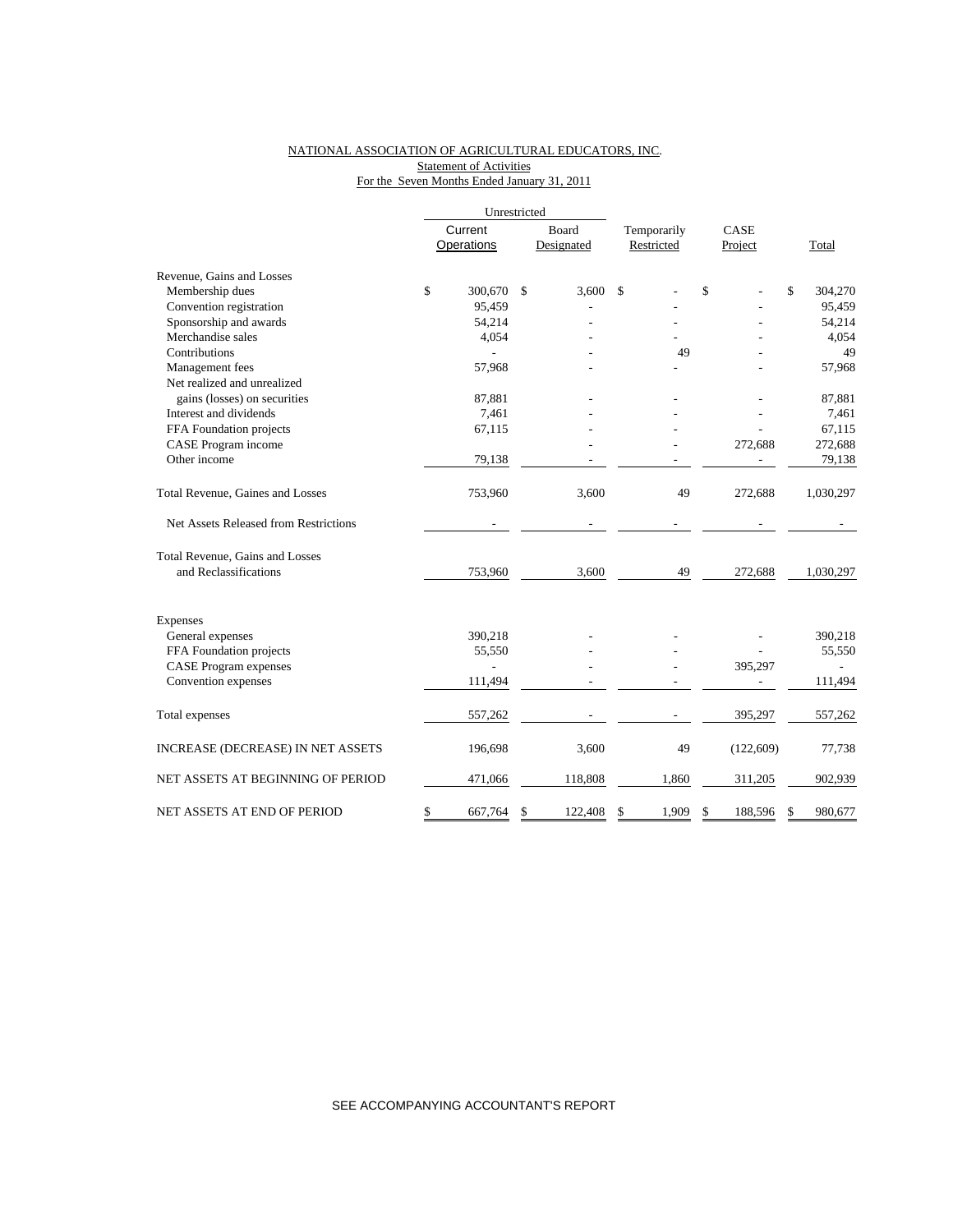## NATIONAL ASSOCIATION OF AGRICULTURAL EDUCATORS, INC. Schedule of Actual vs. Budget<br>For the One and Seven Months Ended January 31, 2011

|                                                                |   | <b>MONTH</b><br><b>ACTUAL</b> | <b>MONTH</b><br><b>BUDGET</b> | <b>MONTH</b><br><b>SVARIANCE</b> | YEAR TO DATE<br><b>ACTUAL</b> | <b>YEAR</b><br><b>BUDGET</b> | <b>YEAR</b><br><b><i>SVARIANCE</i></b> |
|----------------------------------------------------------------|---|-------------------------------|-------------------------------|----------------------------------|-------------------------------|------------------------------|----------------------------------------|
| <b>REVENUE</b>                                                 | S |                               |                               |                                  |                               |                              |                                        |
| Member dues<br>Corporate membership dues                       |   | 28,609<br>S<br>5,250          | 32,438<br>2,375               | - \$<br>$(3,829)$ \$             | 286,020 \$<br>18,250          | 389,250<br>28,500            | s<br>(103, 230)<br>(10, 250)           |
| <b>NSTA Dues</b>                                               |   | 64                            |                               | 2,875                            | 832                           |                              | 832                                    |
| Delmar scholarships                                            |   |                               | 625                           | (625)                            |                               | 7,500                        | (7,500)                                |
| Foundation management fees                                     |   | (215)                         | 2,417                         | (2, 632)                         | 57,968                        | 29,000                       | 28,968                                 |
| MBNA affinity credit card program                              |   |                               | $\overline{\phantom{a}}$      | $\bar{a}$                        |                               |                              | $\sim$                                 |
| Toyota vehicle lease management fee                            |   |                               |                               |                                  |                               |                              |                                        |
| Interest and dividends                                         |   | 5                             | 500                           | (495)                            | 4,791                         | 6,000                        | (1,209)                                |
| Net realized and unrealized                                    |   |                               |                               |                                  |                               |                              |                                        |
| gains (losses) on securities                                   |   | 4,249                         | 1,250                         | 2,999                            | 87,881                        | 15,000                       | 72,881                                 |
| Merchandise sales                                              |   |                               | 708                           | (708)                            | 4,054                         | 8,500                        | (4, 446)                               |
| Investment income, Life Fund                                   |   | 85                            | 125                           | (40)                             | 2,670                         | 1,500                        | 1,170                                  |
| Contributions, Legislative Fund                                |   |                               |                               |                                  | 49                            |                              | 49                                     |
| Miscellaneous income                                           |   |                               |                               | ٠                                | 3,000                         |                              | 3,000                                  |
| National Teach Ag Campaign                                     |   | 349                           |                               | 349                              | 23,052                        |                              | 23,052                                 |
| Teacher crisis fund                                            |   | 44                            |                               | 44                               | 1,732                         |                              | 1,732                                  |
| Risk management education                                      |   |                               |                               | ÷,                               |                               |                              | ÷,                                     |
| AEM business manager stipend                                   |   |                               | 333                           | (333)                            | ä,                            | 4,000                        | (4,000)                                |
| Lifetime achievement awards                                    |   |                               | 279                           | (279)                            |                               | 3,350                        | (3,350)                                |
| GMAC SmartEdge program                                         |   |                               | 3,417                         | (3, 417)                         | $\sim$                        | 41,000                       | (41,000)                               |
| Webinar revenue                                                |   |                               | 1,367                         | (1, 367)                         |                               | 16,400<br>٠                  | (16, 400)                              |
| DuPont Agrisciense                                             |   |                               | 4,025                         | (4,025)                          | 14,799                        |                              | 14,799                                 |
| FFA Foundation project - TTTK<br>FFA Foundation project - OPAP |   |                               | 997                           | (997)                            | 39,157<br>4,305               | 48,300<br>11,965             | (9, 143)<br>(7,660)                    |
|                                                                |   |                               |                               |                                  |                               |                              |                                        |
| FFA Foundation project - OMSP<br>FFA Foundation project - OT   |   |                               | 946<br>997                    | (946)<br>(997)                   | 7,009<br>5,898                | 11,350<br>11,965             | (4, 341)<br>(6,067)                    |
| FFA Foundation project - OYM                                   |   |                               | 946                           | (946)                            | 5,952                         | 11,350                       | (5, 398)                               |
| FFA Foundation project - Greenhouse                            |   |                               |                               |                                  | $\mathcal{L}_{\mathcal{A}}$   |                              |                                        |
| FFA Foundation teacher workshop                                |   |                               |                               |                                  | 1,098                         |                              | 1,098                                  |
| FFA Foundation internet café                                   |   |                               |                               |                                  | 2,484                         |                              | 2,484                                  |
| FFA Foundation Pfizer classroom                                |   |                               |                               |                                  | 1,212                         |                              | 1,212                                  |
| CASE program net income                                        |   | (3, 342)                      |                               | (3, 342)                         | (122, 609)                    |                              | (122, 609)                             |
| Convention net income                                          |   | 40,222                        | 4,767                         | 35,455                           | 73,902                        | 50,209                       | 23,693                                 |
| <b>TOTAL REVENUE</b>                                           |   | 75,320                        | 58,512                        | 16,744                           | 523,506                       | 695,139                      | (171, 633)                             |
|                                                                |   |                               |                               |                                  |                               |                              |                                        |
| <b>EXPENSES</b><br>Salaries                                    |   |                               |                               |                                  |                               |                              |                                        |
|                                                                |   | 19,173<br>4,720               | 21,666<br>5,546               | (2, 493)<br>(826)                | 160,063<br>38,046             | 259,994<br>66,551            | (99, 931)<br>(28, 505)                 |
| Taxes and benefits<br>Computer service                         |   | 424                           | 83                            | 341                              | 1,874                         | 1,000                        | 874                                    |
| Telephone                                                      |   | 351                           | 333                           | 18                               | 2,607                         | 4,000                        | (1, 393)                               |
| Accounting                                                     |   | 475                           | 1,033                         | (558)                            | 3,325                         | 12,400                       | (9,075)                                |
| Depreciation                                                   |   | 455                           | 583                           | (128)                            | 2,701                         | 7,000                        | (4,299)                                |
| Rent                                                           |   |                               | 625                           | (625)                            | 7,500                         | 7,500                        |                                        |
| Insurance                                                      |   | 1,640                         | 500                           | 1,140                            | 4,187                         | 6,000                        | (1, 813)                               |
| Legal                                                          |   | 1,744                         | 83                            | 1,661                            | 1,744                         | 1,000                        | 744                                    |
| Office Supplies                                                |   | 758                           | 417                           | 341                              | 4,028                         | 5,000                        | (972)                                  |
| Bank charges and investment fees                               |   |                               | 8                             | (8)                              | $\overline{\phantom{a}}$      | 100                          | (100)                                  |
| Printing, general                                              |   | 697                           | 417                           | 280                              | 2,720                         | 5,000                        | (2, 280)                               |
| Staff training                                                 |   |                               | 83                            | (83)                             | 24                            | 1,000                        | (976)                                  |
| Taxes and licenses                                             |   |                               | 5                             | (5)                              | 27                            | 60                           | (33)                                   |
| Membership and contributions                                   |   | 1,835                         | 1,250                         | 585                              | 17,317                        | 15,000                       | 2,317                                  |
| Travel, staff                                                  |   | 2,607                         | 1,856                         | 751                              | 8,905                         | 22,275                       | (13, 370)                              |
| Promotion and marketing                                        |   | 17                            | 2,083                         | (2,066)                          | 7,707                         | 25,000                       | (17, 293)                              |
| Merchandise and diaries                                        |   | 65                            | 833                           | (768)                            | 2,010                         | 10,000                       | (7,990)                                |
| Photocopying                                                   |   |                               | 8                             | (8)                              | 210                           | 100                          | 110                                    |
| Postage, general                                               |   | 1,241                         | 333                           | 908                              | 4,195                         | 4,000                        | 195                                    |
| Professional liability insurance                               |   |                               | 3,093                         | (3,093)                          | 37,415                        | 37,110                       | 305                                    |
| Public relations                                               |   |                               | 42                            | (42)                             | 50                            | 500                          | (450)                                  |
| Scholarships                                                   |   |                               | 938                           | (938)                            | 12,000                        | 11,250                       | 750                                    |
| Travel, regional secretaries                                   |   | 1,304                         | 833                           | 471                              | 5,400                         | 10,000                       | (4,600)                                |
| Travel, board of directors                                     |   | 1,050                         | 2,917                         | (1, 867)                         | 12,671                        | 35,000                       | (22, 329)                              |
| Nat'l Teach Ag Campaign                                        |   | 3,519                         | $\overline{\phantom{a}}$      | 3,519                            | 27,660                        | $\sim$                       | 27,660                                 |
| FFA Foundation project - TTTK                                  |   | 3,959                         | 4,025                         | (66)                             | 29,709                        | 48,300                       | (18, 591)                              |
| FFA Foundation project - OPAP                                  |   | 1,486                         | 997                           | 489                              | 4,305                         | 11,965                       | (7,660)                                |
| FFA Foundation project - OMSP                                  |   | 2,811                         | 946                           | 1,865                            | 7,009                         | 11,350                       | (4, 341)                               |
| FFA Foundation project - OT                                    |   | 1,503                         | 997                           | 506                              | 5,750                         | 11,965                       | (6,215)                                |
| FFA Foundation project - OYM                                   |   | ÷,                            | 946                           | (946)                            | 3,975                         | 11,350                       | (7, 375)                               |
| FFA Foundation project - Greenhouse                            |   |                               |                               |                                  | $\sim$                        |                              |                                        |
| FFA Foundation project - LAA                                   |   |                               |                               |                                  | 155                           |                              | 155                                    |
| FFA Foundation project - Smart Edge                            |   |                               |                               |                                  | 400                           | ÷                            | 400                                    |
| FFA Foundation teacher workshop                                |   |                               |                               |                                  | 216                           | $\overline{\phantom{a}}$     | 216                                    |
| FFA Foundation internet café                                   |   |                               |                               |                                  | 2,484                         |                              | 2,484                                  |
| FFA Teachers world                                             |   |                               |                               | ٠                                | 1,547                         |                              |                                        |
|                                                                |   |                               |                               |                                  |                               |                              |                                        |

(Continued)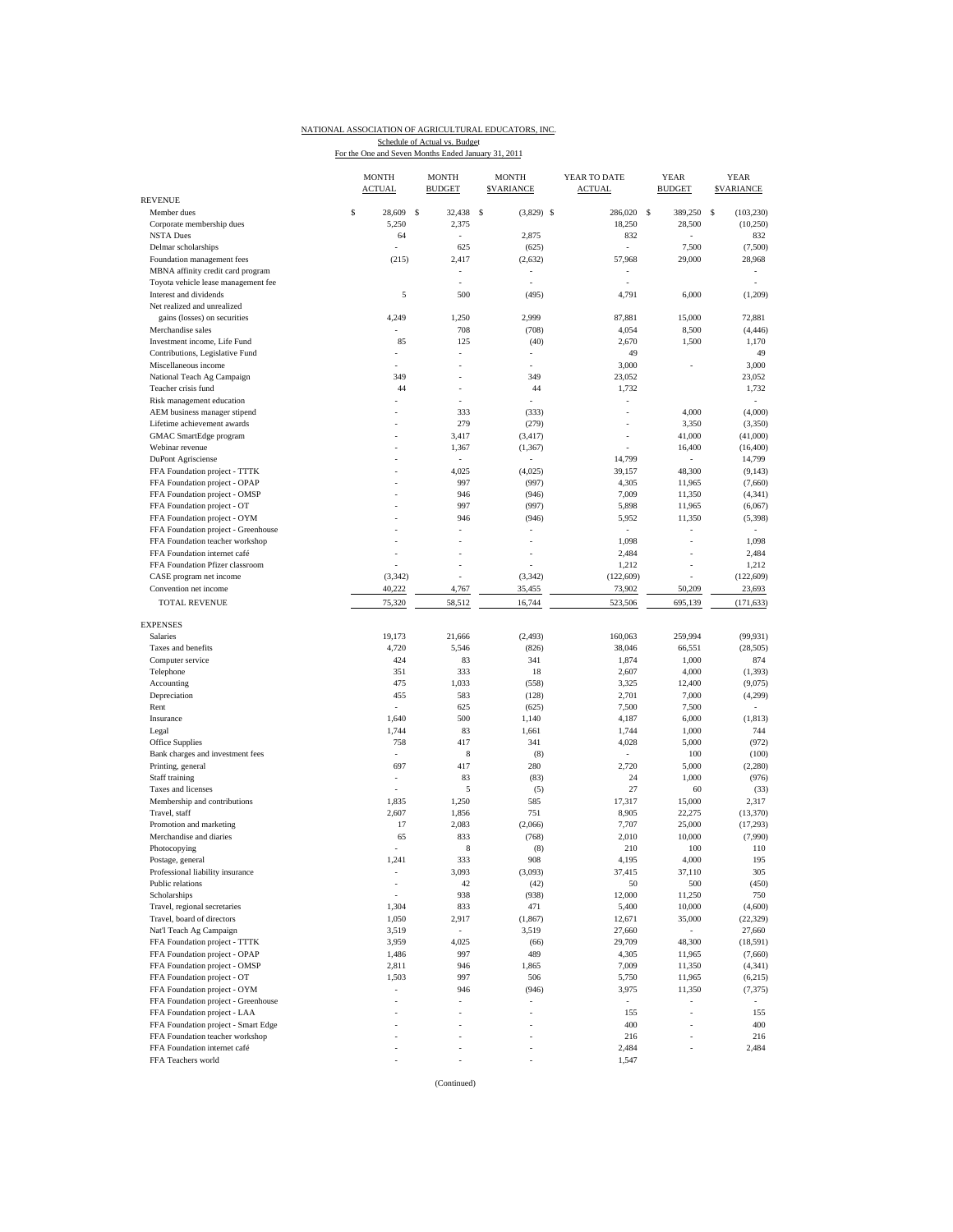# NATIONAL ASSOCIATION OF AGRICULTURAL EDUCATORS, INC.

Schedule of Actual vs. Budget<br>For the One and Seven Months Ended January 31, 2011

|                                 | <b>MONTH</b>             | <b>MONTH</b><br><b>MONTH</b><br>YEAR TO DATE<br><b>YEAR</b> |                  |               | <b>YEAR</b>              |                   |
|---------------------------------|--------------------------|-------------------------------------------------------------|------------------|---------------|--------------------------|-------------------|
|                                 | <b>ACTUAL</b>            | <b>BUDGET</b>                                               | <b>SVARIANCE</b> | <b>ACTUAL</b> | <b>BUDGET</b>            | <b>\$VARIANCE</b> |
| Lifeteime acheivement           | $\overline{\phantom{a}}$ | 279                                                         | (279)            | ٠             | 3,350                    | (3,350)           |
| DuPont Agriscience              | $\sim$                   | $\overline{\phantom{a}}$                                    | ٠                | 13,077        |                          | 13,077            |
| GMAC SmartEdge program          | $\overline{\phantom{a}}$ | 833                                                         | (833)            | ٠             | 10,000                   | (10,000)          |
| NPS expense                     | $\overline{\phantom{a}}$ | 667                                                         | (667)            | ٠             | 8,000                    | (8,000)           |
| Webinar expense                 | 198                      | 292                                                         | (94)             | 693           | 3,500                    | (2,807)           |
| Teacher crisis fund             | 1.000                    | $\overline{\phantom{a}}$                                    | 1.000            | 1.500         | 8,000                    | (6,500)           |
| Communities of practice expense | ۰                        | $\overline{\phantom{a}}$                                    | ٠                | 9,239         |                          | 9,239             |
| Substitute teacher hire behinds | ۰                        | 333                                                         | (333)            | ٠             | 4,000                    | (4,000)           |
| NSTA dues                       | 192                      | $\qquad \qquad \blacksquare$                                | 192              | 896           | $\overline{\phantom{a}}$ | 896               |
| Miscellaneous                   | 427                      |                                                             | 427              | 427           |                          | 427               |
| <b>TOTAL EXPENSES</b>           | 53,651                   | 55,883                                                      | (2, 232)         | 445,768       | 678,620                  | (234, 399)        |
| <b>NET INCOME (LOSS)</b>        | 21,669                   | 2,629                                                       | 18,976<br>S      | 77,738<br>s   | 16,519<br>S              | 62,766            |

SEE ACCOMPANYING ACCOUNTANT'S REPORT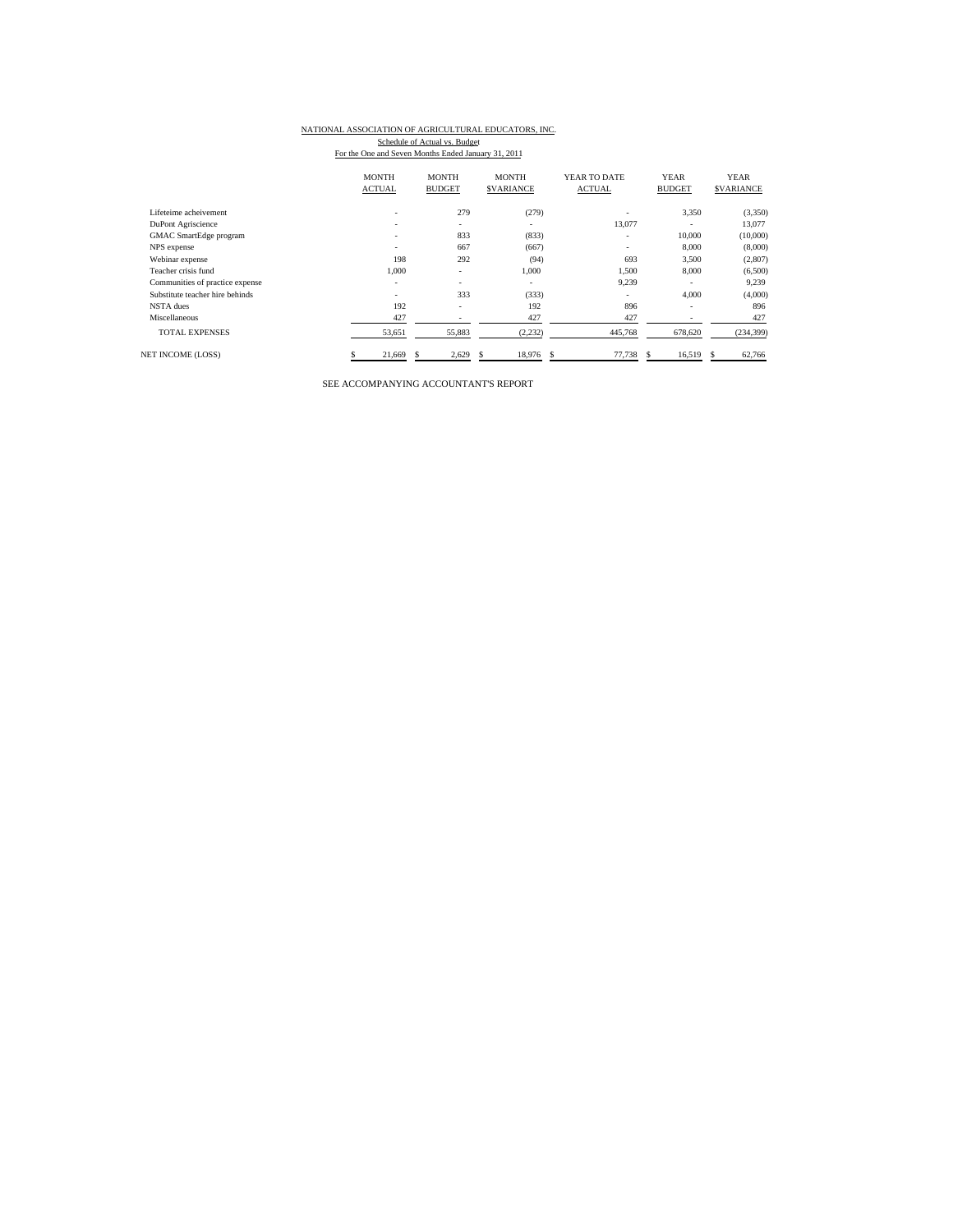#### NATIONAL ASSOCIATION OF AGRICULTURAL EDUCATORS, INC. Schedule of Convention Revenue and Expenses

For the One and Seven Months Ended January 31, 2011

|                                           | <b>MONTH</b> |                          | <b>MONTH</b>  |                          |             | <b>MONTH</b>             |    | YEAR TO DATE             |    | <b>YEAR</b>              |    | <b>YEAR</b>       |  |
|-------------------------------------------|--------------|--------------------------|---------------|--------------------------|-------------|--------------------------|----|--------------------------|----|--------------------------|----|-------------------|--|
|                                           |              | <b>ACTUAL</b>            |               | <b>BUDGET</b>            |             | <b>SVARIANCE</b>         |    | <b>ACTUAL</b>            |    | <b>BUDGET</b>            |    | <b>\$VARIANCE</b> |  |
| <b>REVENUE</b>                            |              |                          |               |                          |             |                          |    |                          |    |                          |    |                   |  |
| Convention, registration                  | \$           | 93,074                   | <sup>\$</sup> | 6,975                    | $\mathbf S$ | 86,099                   | \$ | 95,459                   | \$ | 83,699                   | \$ | 11,760            |  |
| Convention, tickets/workshops             |              |                          |               |                          |             |                          |    |                          |    |                          |    |                   |  |
| Convention, trade show                    |              |                          |               |                          |             |                          |    | 1,500                    |    |                          |    | 1,500             |  |
| Convention - Ideas Unlimited              |              |                          |               |                          |             |                          |    | ÷.                       |    |                          |    |                   |  |
| Convention - Teacher Mentor               |              |                          |               |                          |             |                          |    | 5,000                    |    |                          |    | 5,000             |  |
| Convention scholarship fund               |              |                          |               |                          |             |                          |    | 1,813                    |    | 2,000                    |    | (187)             |  |
| Convention, sponsorships - FFA Foundation |              |                          |               | 2,083                    |             | (2,083)                  |    | 27,410                   |    | 25,000                   |    | 2,410             |  |
| Convention, host state social             |              |                          |               | ä,                       |             |                          |    | ä,                       |    |                          |    |                   |  |
| Convention, sponsorships                  |              | 27,014                   |               | 2,079                    |             | 24,935                   |    | 54,214                   |    | 24,950                   |    | 29,264            |  |
| <b>TOTAL REVENUE</b>                      |              | 120,088                  |               | 11,137                   |             | 108,951                  |    | 185,396                  |    | 135,649                  |    | 49,747            |  |
| <b>EXPENSES</b>                           |              |                          |               |                          |             |                          |    |                          |    |                          |    |                   |  |
| Convention, plaques and trophies          |              |                          |               | 125                      |             | (125)                    |    | 2,077                    |    | 1,500                    |    | 577               |  |
| Convention, printing                      |              |                          |               | 167                      |             | (167)                    |    | 394                      |    | 2,000                    |    | (1,606)           |  |
| Convention, miscellaneous                 |              |                          |               | 83                       |             | (83)                     |    | (75)                     |    | 1,000                    |    | (1,075)           |  |
| Convention, awards                        |              |                          |               | L,                       |             | L.                       |    | 8,340                    |    | 9,000                    |    | (660)             |  |
| Convention, photography                   |              | 25                       |               | L.                       |             | 25                       |    | 72                       |    |                          |    | 72                |  |
| Conventions, meal functions               |              | 45,878                   |               | 1,000                    |             | 44.878                   |    | 45,878                   |    | 12,000                   |    | 33,878            |  |
| Convention, promotion and marketing       |              |                          |               | 83                       |             | (83)                     |    | ä,                       |    | 1,000                    |    | (1,000)           |  |
| Convention, postage and shipping          |              | 1,494                    |               | 167                      |             | 1,327                    |    | 4,712                    |    | 2,000                    |    | 2,712             |  |
| Convention, equipment rental              |              | 20,139                   |               | 667                      |             | 19,472                   |    | 20,139                   |    | 8,000                    |    | 12,139            |  |
| Convention, workshops                     |              |                          |               |                          |             |                          |    |                          |    |                          |    |                   |  |
| Convention, host state social             |              |                          |               |                          |             |                          |    |                          |    |                          |    |                   |  |
| Convention, speakers                      |              |                          |               |                          |             |                          |    |                          |    |                          |    |                   |  |
| Convention, trade show expense            |              |                          |               |                          |             |                          |    |                          |    |                          |    |                   |  |
| Convention, tour expenses                 |              |                          |               |                          |             |                          |    |                          |    |                          |    |                   |  |
| Convention, committee expense             |              | 1,396                    |               | 245                      |             | 1,151                    |    | 1,681                    |    | 2,940                    |    | (1,259)           |  |
| Convention, sponsorships - FFA Foundation |              |                          |               | 2,083                    |             | (2,083)                  |    |                          |    | 25,000                   |    | (25,000)          |  |
| Convention, travel/board of directors     |              | 3,772                    |               | 1,000                    |             | 2,772                    |    | 11,586                   |    | 12,000                   |    | (414)             |  |
| Convention, staff travel                  |              | 7,162                    |               | 750                      |             | 6,412                    |    | 16,690                   |    | 9,000                    |    | 7,690             |  |
| Convention, other travel                  |              | $\overline{\phantom{a}}$ |               | $\overline{\phantom{a}}$ |             | $\overline{\phantom{a}}$ |    | $\overline{\phantom{a}}$ |    | $\overline{\phantom{a}}$ |    | $\sim$            |  |
| <b>TOTAL EXPENSES</b>                     |              | 79,866                   |               | 6,370                    |             | 73,496                   |    | 111,494                  |    | 85,440                   |    | 26,054            |  |
| <b>NET INCOME (LOSS)</b>                  | \$           | 40,222                   | \$            | 4,767                    | \$          | 35,455                   | \$ | 73,902                   | \$ | 50,209                   | \$ | 23,693            |  |